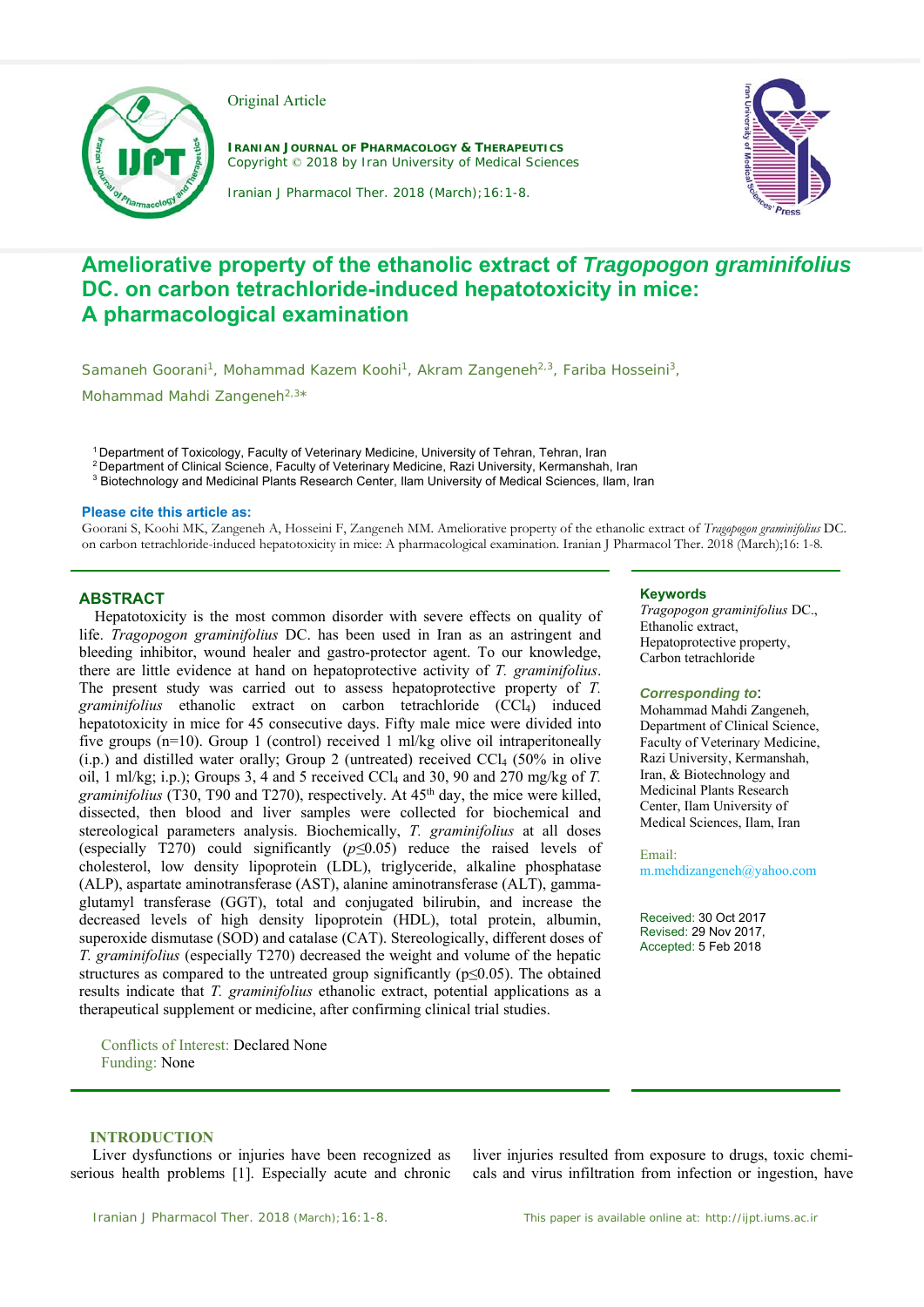gained more attention in recent years [2]. Carbon tetrachloride  $(CCl<sub>4</sub>)$  is a toxic substance for most organs of the body such as brain, testes, kidneys, heart and liver [3]. Furthermore, several documented case studies have reported CCl4 induced hepatic disease by changing antioxidant status in animals and humans [3]. Findings from different ethno medicinal plants screening have revealed their antioxidant and protective activities against CCl4 by increasing the concentrations of antioxidant enzymes [4].

Medicinal plants are popular remedies used by most people [5-8]. The impression of ethno medicinal plants in prevention, control and treatment of diseases are irrecusably [9- 13]. Population rise, inadequate supply of drugs, prohibitive cost of treatments, side effects of several synthetic drugs and development of resistance to currently used drugs for infectious diseases have led to increased emphasis on the use of plant materials as a source of medicines for a wide variety of human ailments [11-13]. *Tragopogon graminifolius* DC. grows widely in western parts of Iran and is important as an ethno medicinal plant [14]. *T. graminifolius* has long been used to treat poisoning and as a gastro-protector, a wound healer, astringent and bleeding inhibitor in Iranian traditional medicine [14]. It is also used for healing digestive bleeding and pulmonary and digestive ulcer [15]. Active constitutes of *Tragopogon* genus are flavonoids including; apigenin, isoorientin, isovitexin, lucenin, luteolin, orientin, quercetin, vitexin, swertisin and vicenin-1 and 2 [16,17].

High prevalence of hepatotoxicity in the whole world has drawn the attention of researchers in finding remedial and preventive methods to control and treat the disease. In this regard, we attempted to study the hepatoprotective property of *T. graminifolius* ethanolic extract leaf on the treatment of hepatotoxicity in mice.

# **MATERIALS AND METHODS** *Plant collection and extraction*

*T. graminifolius* was collected from Kermanshah city (geographical coordinates: 34.3277° N, 47.0778° E), Kermanshah province, Iran. Then, the leaves of the plant were dried in shadow and after grinding, each time 100 gr of the obtained powder was dissolved in 1000 cc ethanol and put in Soxhlet extractor for 8 h (Total 1000 gr). The collected extract was filtered by Whatman filter paper no 1 and steamed into a glass container at the solvent temperature. The remaining dried extract was poured into a glass container and weighed. The powder of the obtained extract was weighed as required depending on the dose [5].

## *Animals*

Male Balb/c mice weighing between 38-40 gr were procured from laboratory animal center of Kermanshah University of Medical Sciences. The animals were housed in an airconditioned room (22 $\pm$ 2 °C) with 12 h light/dark cycle and had free access to the standard pellet diet and water *ad libitum* conditions during the study. Animal studies were approved by the Local Research Ethics Committee of Razi University, Kermanshah, Iran with the ethical code of 397-3001.

#### *Experimental design*

In the present study, a total of 50 mice were used. The mice were divided into five groups each containing ten mice each. Group I served as control, received 1mL/kg olive oil intraperitoneally and 0.5 mL distilled water through gavage. Group II served as untreated group, received 1 ml/kg CCl4 (CAS Number 56-23-5, Merck company, Germany) mixed with olive oil in the ratio of 1:1, intraperitoneally and 0.5 mL distilled water orally. Group III, IV and V received CCl4 mixed with olive oil in the ratio of 1:1 intraperitoneally and 30, 90 and 270 mg/kg of *T. graminifolius* (T30, T90 and T270) through gavage, respectively. The animals treated twice a week for 45 consecutive days. At the end of  $45<sup>th</sup>$  day of the treatment, animals in all groups were euthanized by ketamine HCl (40 mg/kg) [4]. Then blood samples were drawn from mice heart and inserted in serum tubes for determination of cholesterol, low density lipoprotein, highdensity lipoprotein (HDL), triglyceride, alkaline phosphatase (ALP), aspartate aminotransferase (AST), alanine aminotransferase (ALT), gamma-glutamyl transferase (GGT), total protein, albumin, and total and conjugated bilirubin. All the above mentioned parameters were measured by available commercial kits (Pars Azmun CO, Iran) according to their procedures. Also, capacity of antioxidant enzymes was assessed by determining the activities of superoxide dismutase (SOD) and catalase (CAT) in the whole liver for each group (n=5) using the procedures reported by Abei (1974) and Martin *et al.* (1987) [18,19].

#### *Stereological study*

Liver of each group (n=5) was dissected out and washed with ice cold saline to remove blood. The livers were then weighed and immersed in 10% neutral buffered formaldehyde. The liver volume was obtained from liver dipping method in water. After 72h fixation, the livers were cut using the orientator method. Totally, 7–10 slabs were collected from each liver. The slabs were embedded in paraffin and sections (5 µm thicknesses) were prepared and stained by hematoxyline and eosin stain.

Volume density of the liver structures including hepatocytes, sinusoids, central veins, portal veins, hepatic arteries, and bile ducts were estimated with point counting rule briefly as follow: one section from each liver was used. The images of microscopical fields from each section were projected on point probe (frame 15cm×15cm) by video projector via microscope equipped with a camera (Dinocapture ver.5, dino-lit.com 30.5 mm) attached to the computer.

At the total magnification of 2000×, points that hit desired structures were counted and volume density was estimated using the following formula:

 $Vv = P<sub>structure</sub> / P<sub>reference</sub>$ 

where P<sub>structure</sub> and P<sub>reference</sub> were the numbers of points falling the structure's profile and on the reference space, respectively. 10-14 microscopic fields were examined in each liver. The absolute volume of the structures was esti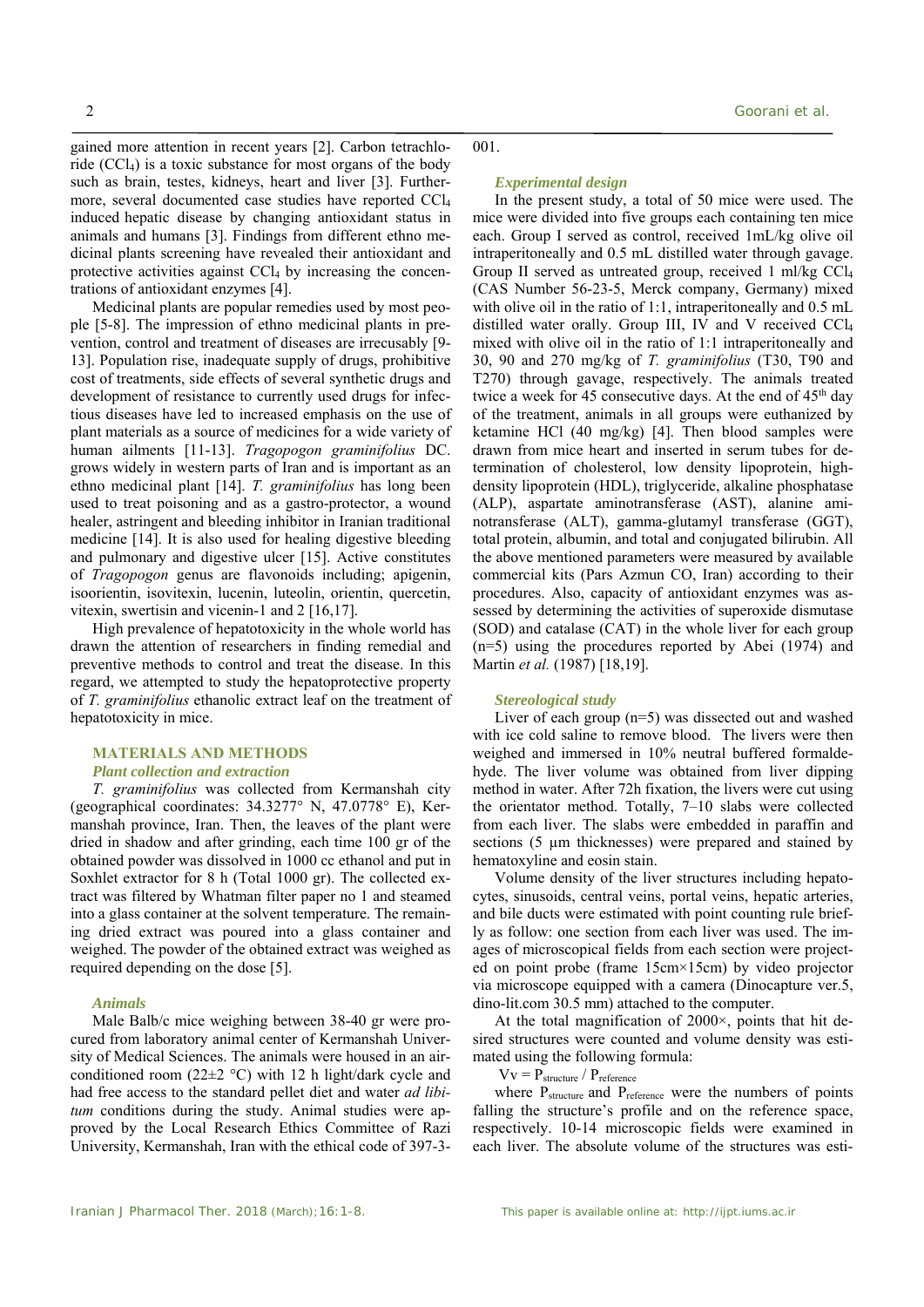mated by multiplying the fractional volume by the final volume of the liver to prevent the reference trap [20,21].

#### *Statistical analysis*

Data expressed as mean  $\pm$  SD and were analyzed by one way ANOVA and Duncan's test. P*≤*0.05 was considered significant.

# **RESULTS**

## *Effect of T. graminifolius ethanolic extract on the levels of liver biochemical parameters*

The estimated values of liver biochemical parameters are presented in Figures 1 to 5. CCl4 - induced toxicity enhanced the levels of cholesterol, LDL, triglyceride (Fig. 1), ALP, AST, ALT, GGT (Fig. 2), total and conjugated bilirubin (Fig. 3) and decreased the levels of HDL, total protein, albumin (Fig. 4), SOD and CAT (Fig. 5) in comparison with the control group, significantly (p≤0.05). Different doses of *T. graminifolius* ethanolic extract considerably (p≤0.05) improved all above mentioned parameters in comparison with the untreated group. No remarkable (p*≤*0.05) difference was observed among T30, T90, T270 and the control groups in the level of triglyceride. T90 and T270 significantly ( $p \le 0.05$ ) regulated the levels of total and conjugated bilirubin like those observed in the control group.



Figure 1. Cholesterol, LDL, HDL and triglyceride levels in several groups. C: Control, U: Untreated, T: *Tragopogon graminifolius*, LDL: Low-density lipoprotein, HDL: High-density lipoprotein. Non-like letters show a remarkable change between the several groups  $(p \le 0.05)$ .



Figure 2. ALP, AST, ALT and GGT levels in several groups. C: Control, U: Untreated, T: *Tragopogon graminifolius*, ALP: Alkaline phosphatase, AST: Aspartate aminotransferase, ALT: Alanine aminotransferase, GGT: Gamma-glutamyl transferase. Non-like letters show a remarkable change between the several groups ( $p \le 0.05$ ).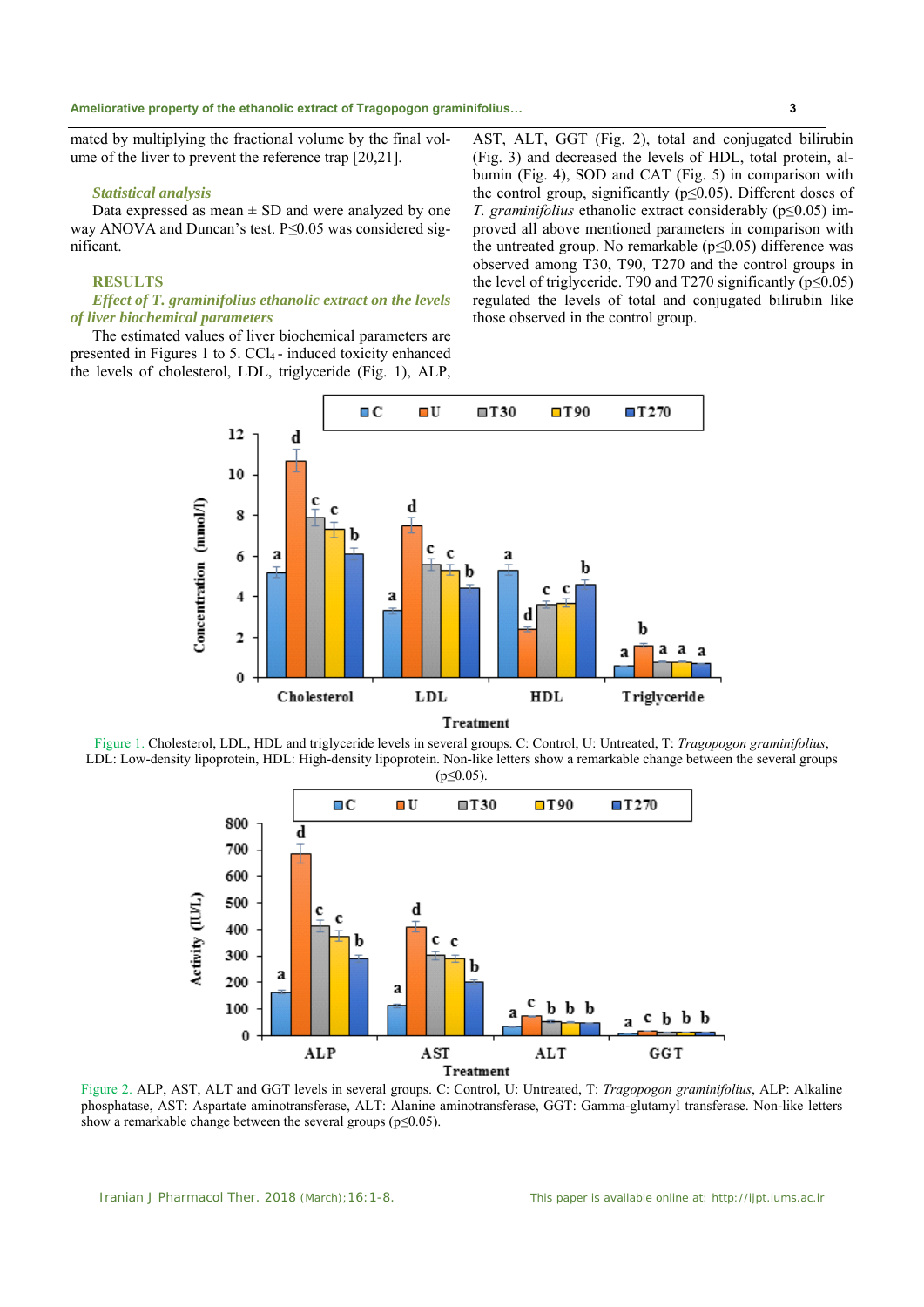

Figure 3. Total protein and albumin levels in several groups. C: Control, U: Untreated, T: *Tragopogon graminifolius*. Non-like letters show a remarkable change between the several groups ( $p \le 0.05$ ).



**Treatment** 

Figure 4. Total and conjugated bilirubin levels in several groups. C: Control, U: Untreated, T: *Tragopogon graminifolius*. Non-like letters show a remarkable change between the several groups ( $p \le 0.05$ ).

## *Effect of T. graminifolius ethanolic extract on the levels of stereological parameters*

Administration of *T. graminifolius* ethanolic extract at all doses could significantly (p≤0.05) ameliorate the liver weight and volume compared to the untreated group (Figs. 6 and 7). No significant difference was noticed (p*≤*0.05) between T30 and T90 groups in the monitored parameters.

The volumes of hepatocytes, central veins, sinusoids, portal veins, hepatic arteries and bile ducts increased significantly  $(p \le 0.05)$  in the untreated mice group in comparison with the control ones (Figs. 8, 9 and 10). Administration of *T. graminifolius* ethanolic extract at all doses could significantly ( $p \le 0.05$ ) decrease the volumes of the mentioned structures volumes. Also, gavage of T30 could significantly  $(p \le 0.05)$  reduce the volume of hepatic arteries similar to that of the control group. There was no significant difference in the volumes of portal veins and hepatic arteries ( $p \le 0.05$ ) between T90 and the control groups. T270 could significantly ( $p \leq 0.05$ ) decrease the volumes of portal veins, hepatic arteries and bile ducts similar to the control group.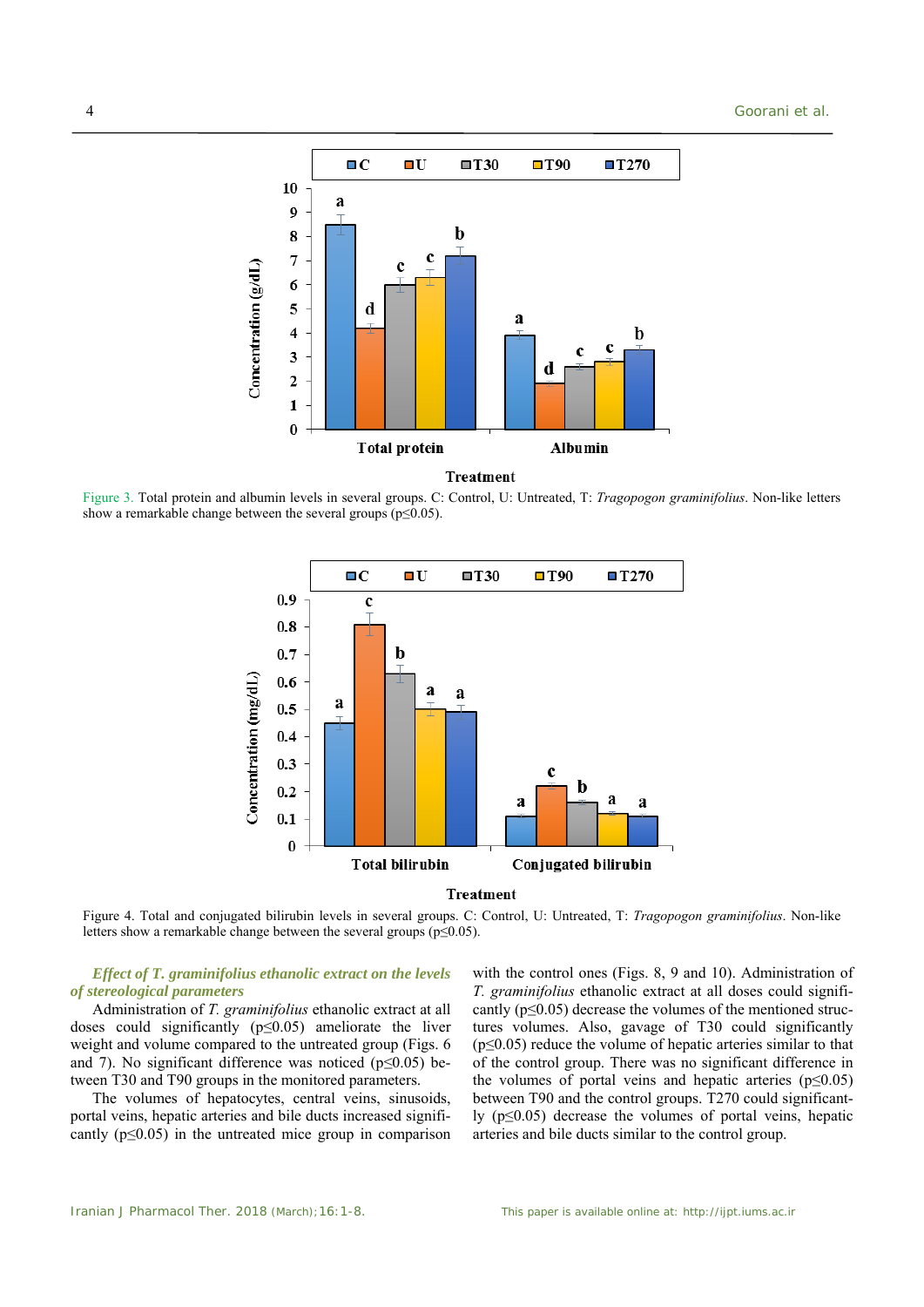

Figure 5. Liver SOD and CAT levels in several groups. C: Control, U: Untreated, T: *Tragopogon graminifolius*, SOD: Superoxide dismutase, CAT: Catalase. Non-like letters show a remarkable change between the several groups (p≤0.05).



Figure 6. Liver weight in several groups. C: Control, U: Untreated, T: *Tragopogon graminifolius*. Non-like letters show a remarkable change between the several groups ( $p \leq 0.05$ ).



Figure 7. Liver volume in several groups. C: Control, U: Untreated, T: *Tragopogon graminifolius*. Non-like letters show a remarkable change between the several groups ( $p \le 0.05$ ).

#### **DISCUSSION**

 The remedial benefits of herbal medicine have been rec ognized for centuries by clinical experience and practice [22- 26]. They have the immense effect on the management and remedy of every disease such as hepatotoxicity [4,27]. Considerable number of ethno medicinal plants are consumed for their hepatoprotective properties, including; include *Fagonia schweinfurthii*, *Vitex glabrata*, *Astragalus kahiricus*, *Zingiber officinale* Roscoe, *Cissus quadrangularis*, *Feronia limonia*, *Terminalia paniculata*, *Melastoma malabathricum* L, *Ficus religiosa*, *Feijoa sellowiana*, *Garcinia indica*, *Daucus carota*, *Moringa oleifera* Lam, *Abelmoschus manihot* and *Acacia nilotica* Linn [27].

In this experimental study, hepatoprotective potential of *T. graminifolius* ethanolic extract at several doses was determined on CCl4-induced hepatotoxicity in mice model.

In the recent study, obtained *in vivo* data revealed that animals treated with CCl<sub>4</sub> exhibit a substantial ( $p \le 0.05$ ) re-



# **Treatment**

Figure 8. Hepatocyte volume in several groups. C: Control, U: Untreated, T: *Tragopogon graminifolius*. Non-like letters show a remarkable change between the several groups ( $p \le 0.05$ ).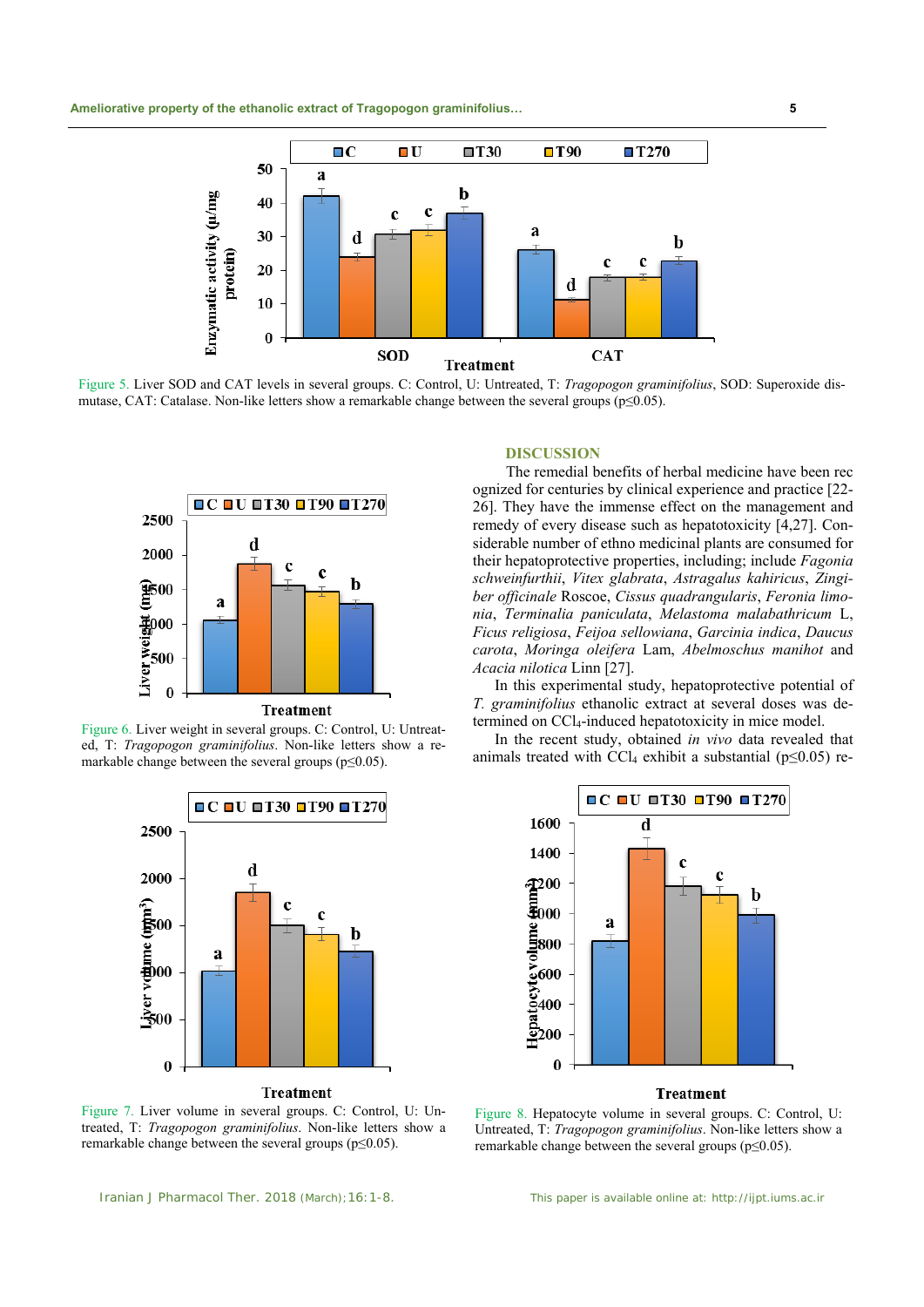

Figure 9. Central veins, sinusoids and portal veins volumes in several groups. C: Control, U: Untreated, T: *Tragopogon graminifolius*. Non-like letters show a remarkable change between the several groups ( $p \le 0.05$ ).





Figure 10. Bile ducts and hepatic arteries volumes in several groups. C: Control, U: Untreated, T: *Tragopogon graminifolius*. Non-like letters show a remarkable change between the several groups ( $p \le 0.05$ ).

duce in the levels of liver antioxidant enzymes such as SOD and CAT when comparing to the control group animals. *T. graminifolius* ethanolic extract enhanced the levels of SOD and CAT at all doses (especially 270 mg/kg) with ameliorating of liver function. In a study by Jadhav et al, similar hepatoprotection activity was reported against CCl<sub>4</sub> while using silymarin (a reference drug) at a concentration of 200 mg/kg; an effect analogous to 250 mg/kg dose of *Tragopogon* genus [28].

The extension of hepatic damages is assessed by the ele-

vated serum levels of cytoplasmic enzymes as well as histological examination [29,30]. The increased serum parameters levels such as cholesterol, LDL, triglyceride, ALP, AST, ALT, GGT, and total and conjugated bilirubin have been attributed to the damaged structural integrity of the liver [29,30]. Administration of CCl<sub>4</sub> produces liver damage in mice as manifested by the rise in serum parameters levels of ALP, AST and ALT [4,30]. Also in a previous study by Recknagel et al., on the mechanism of CCl4-induced hepatotoxicity it was shown that endogenous antioxidants play a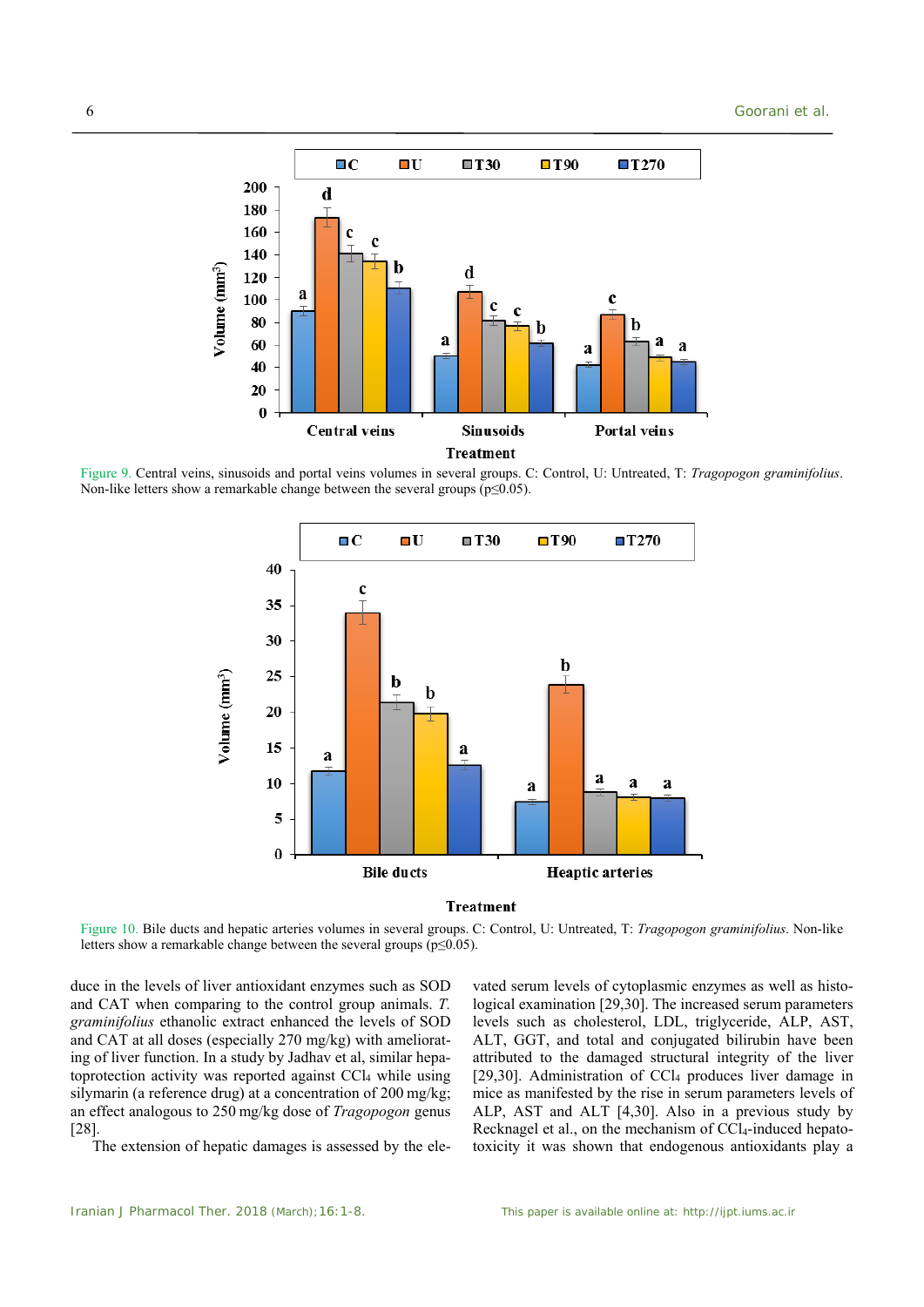#### **Ameliorative property of the ethanolic extract of Tragopogon graminifolius… 7**

crucial role in detoxifying the reactive toxic derivatives of CCl4 and that liver necrosis begins when antioxidant stores are markedly depleted [29]. In this study, the raised levels of cholesterol, LDL, triglyceride, ALP, AST, ALT, GGT, and total and conjugated bilirubin decreased following administration of different doses of *T. graminifolius* ethanolic extract (especially 270 mg/kg) and the observed changes can be attributed to the antioxidant compounds present in the plant. Antioxidant property of *Tragopogon* genus aerial parts has been already reported *in vitro* [31]. Flavonoids including apigenin, isoorientin, isovitexin, lucenin, luteolin, orientin, quercetin, vitexin, swertisin and vicenin-1and 2 are the antioxidant compounds of *Tragopogon* genus [32,33]. These constituents demonstrated the protective effect against HCl/ethanol-induced gastric ulcer and healing property against acetic acid-induced chronic gastric ulcer with inhibition of gastric tissue lipid peroxidation [34]. Yan et al. revealed Quercetin-3-O-α-D-glucuronopyranoside as a compound present in *Tragopogon* genus extract with a protective effect on gastric mucus against indomethacin-induced ulcer by rising gastric mucus secretion, decreasing of myeloperoxidase (MPO) and free radical production, inhibiting the expression of intercellular adhesion molecule protein and down-regulation of the pro-inflammatory cytokines [35].

Other results of the present study revealed that the liver of CCl4-treated mice show remarkable hypertrophy which leads to an increase in weight and volume of the hepatic structures. The pathogenesis of liver hypertrophy can be attributed to the overproduction of oxygen-free radicals following administration of toxins such as CCl<sub>4</sub>, which is expressed in response to cytokines [36]. These changes were alleviated significantly in all doses of *T. graminifolius* ethanolic extract (especially 270 mg/kg). Thus, these results suggest *T. graminifolius* ethanolic extract use to ameliorate hepatic structural changes due to CCl<sub>4</sub>-induced toxicity. Agree with this experiment, in a study indicated that ethno medicinal plant decrease the volumes of hepatocytes, central veins, sinusoids, portal veins, hepatic arteries and bile ducts in CCl4-induced hepatotoxicity in mice [4]. The hepatoprotection by *T. graminifolius* ethanolic extract may be due to antioxidant property of the phytochemicals which decrease the oxidative stress imposed by CCl4 and other like antiinflammatory and analgesic potentials inhibiting the inflammatory hepatic damage [3,37].

# **CONCLUSION**

From the observations and monitored parameters, it can be concluded that all doses of *T. graminifolius* ethanolic extract (especially T270) has a hepatoprotective activity against hepatic structural changes induced by  $CCl<sub>4</sub>$  in mice. Additional clinical trials studies would be needed to justify the potential of the plant as a hepatoprotective agent in the human.

# **CONFLICT OF INTEREST**

The authors declare that this research does not have any conflict of interest with anyone or any institute.

#### **REFERENCES**

- 1. Lee CP, Shih PH, Hsu CL, Yen GC. Hepatoprotection of tea seed oil (*Camellia oleifera* Abel.) against CCl4-induced oxidative damage in rats. Food. Chem. Toxicol 2007;45(6):888-895.
- 2. Alter MJ. Epidemiology of viral hepatitis and HIV coinfection. J Hepatol 2006;44(1):6-9.
- 3. Alia M, Horcajo C, Bravo L, Goya L. Effect of grape antioxidant dietary fiber on the total antioxidant capacity and the activity of liver antioxidant enzymes in rats. Nutr Res 2003;23(9):1251-1267.
- 4. Goodarzi N, Zangeneh MM, Zangeneh A, Najafi F, Tahvilian R. Protective effects of ethanolic extract of *Allium Saralicum* R.M. Fritsch on CCl4- induced hepatotoxicity in mice. J Rafsanjan Uni Med Sci 2017; 16(3):227-238.
- 5. Sherkatolabbasieh, H., Hagh-Nazari, L., Shafiezadeh, S., Goodarzi, N., Zangeneh, M.M., Zangeneh, A. 2017. Ameliorative effect of the ethanolic extract of *Allium saralicum* R.M. Fritsch on CCl<sub>4</sub>-induced nephrotoxicity in mice: a stereological examination. Arch. Biol. Sci. 69(3), 535-543.
- 6. Faramarzi E, Zangeneh MM, Zangeneh A, Moradi R. Effect of *Cinnamomum zelanicumon* oil on hyponeophagia anxiety test in Balb C male mice. Online J Vet Res 2017;21(2):77-80.
- 7. Foroughi A, Pournaghi P, Najafi F, Zangeneh A, Zangeneh MM, Moradi R. Antibacterial effect and phytochemical screening of essential oil *of Pimpinella anisum* against *Escherichia coli* O157:H7 and *Staphylococcus aureus.* Int J Curr Med Pharm Res 2016;7(6):367-371.
- 8. Tahvilian R, Moradi R, Zhaleh H, Zangeneh MM, Zangeneh A, Yazdani H, et al. Chemical composition and screening of antibacterial activity of essential oil of *Pistacia khinjuk* against two selected pathogenic bacteria. Ann Trop Med Public Health 2017;10(5):1159-1164.
- 9. Ghashghaii A, Hashemnia M, Nikousefat Z, Zangeneh MM, Zangeneh A. Wound healing potential of methanolic extract of *Scrophularia striata* in rats. Pharm Sci 2017;23(4):256-263.
- 10. Hagh-Nazari L, Goodarzi N, Zangeneh MM, Zangeneh A, Tahvilian R, Moradi R. Stereological study of kidney in streptozotocin-induced diabetic mice treated with ethanolic extract of *Stevia rebaudiana* (bitter fraction). Comp Clin Path 2017;26(2):455-463.
- 11. Najafi F, Goodarzi N, Zangeneh MM, Zangeneh A, Hagh-Nazari L. Antidiabtic and hepatoprotective effects of bitter fraction of *Stevia rebaudiana* alcoholic extract on streptozotocin-induced diabetic male mice. J Rafsanjan Uni Med Sci 2017;16(6):493-504.
- 12. Zangeneh MM, Zangeneh A, Amiri H, Amiri N, Tahvilian R, Moradi R, et al. Nephroprotective activity of Alyssum meniocoides Boiss aqueous extract on streptozotocin-induced diabetic nephrotoxicity in male mice. Comp Cli Path 2018;27(5):1147–1154.
- 13. Musabayane CT. The effects of medicinal plants on renal function and blood pressure in diabetes mellitus. Cardiovasc J Afr 2012;23(8):462- 468.
- 14. Farzaei MH, Khazaei M, Abbasabadei Z, Feyzmahdavi M, Mohseni GR. Protective effect of *Tragopogon graminifolius* DC. against ethanol induced gastric ulcer. Iran Red Crescent Med J 2013;15(9):813- 816.
- 15. Farzaei MH, Ghasemi-Niri SF, Abdolghafari AH, Baeeri M, Khanavi M, Navaei-Nigjeh M, et al. Biochemical and histopathological evidence on the beneficial effects of *Tragopogon graminifolius* in TNBSinduced colitis. Pharm Biol 2015;53(3):429-436.
- 16. Kroschewsky JR, Mabry TJ, Markham KR, Alston RE. Flavonoids from the genus *Tragopogon* (compositae). Phytochem 1969;8(8):1495- 1498.
- 17. Sareedenchai V, Ganzera M, Ellmerer EP, Lohwasser U, Zidorn C. Phenolic compounds from *Tragopogon porrifolius* L. Biochem Syst Ecol 2009;37(3):234-236.
- 18. Abei H. Catalase. In: Bergmeyer HU, Ed. Methods of enzymatic analysis. New York: Academic Press. 1974.
- 19. Martin JP, Dailey M, Sugarman E. Negative and positive assays of superoxide dismutase based on hematoxylin autoxidation. Arch Biochem Biophys 1987;255(2):329-336.
- 20. Mandarim-de-Lacerda CA. Stereological tools in biomedical research. An. Acad. Bras. Cienc 2003;5(4):469-486.
- 21. Nyengaard JR. Stereologic methods and their application in kidney research. J Am Soc Nephrol 1999;10(5):1100-1123.